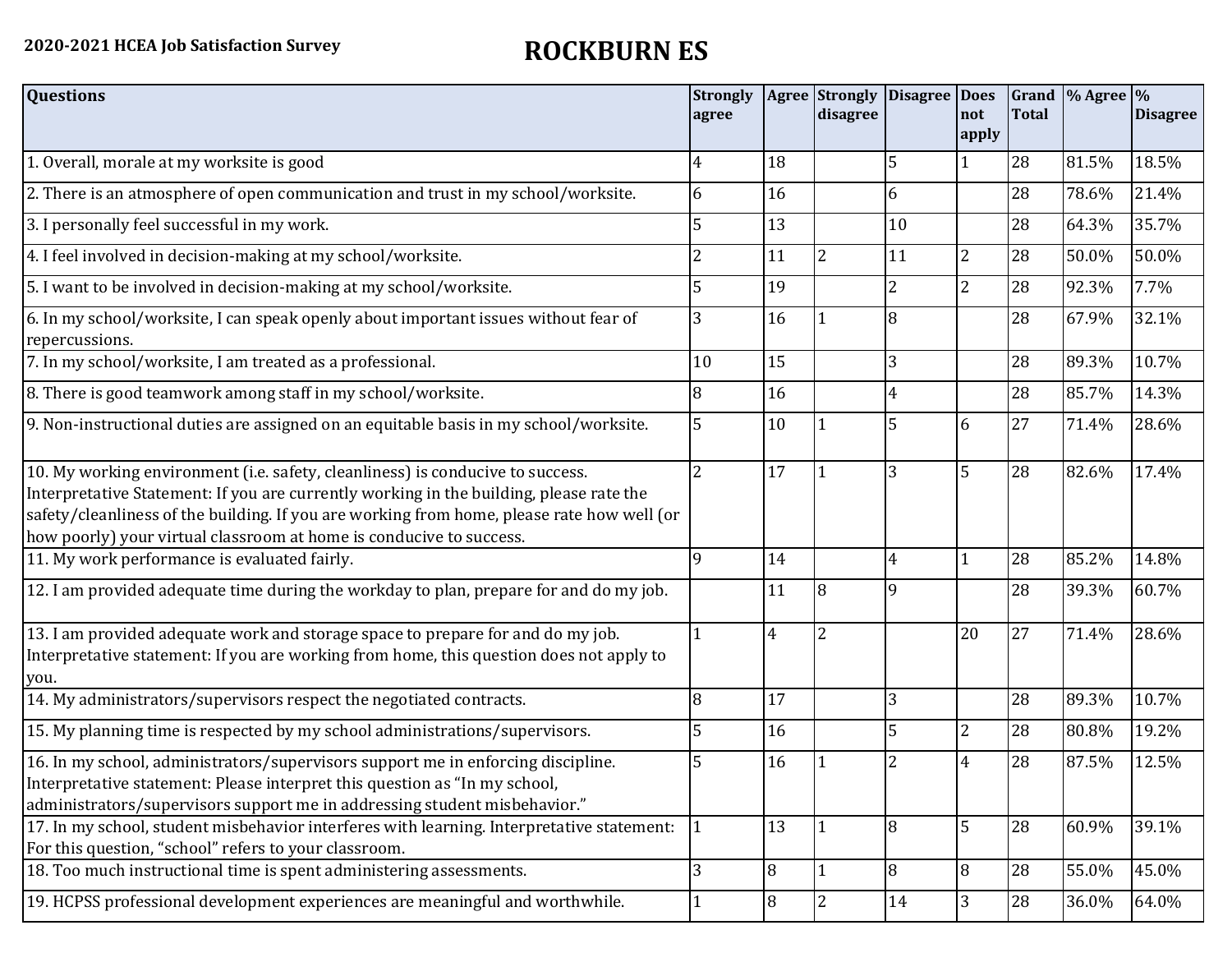| 20. Increased workload has contributed to a decline in my morale.                                                                                          | 11             | 13             |                | 3              |                | 27 | 88.9% | 11.1% |
|------------------------------------------------------------------------------------------------------------------------------------------------------------|----------------|----------------|----------------|----------------|----------------|----|-------|-------|
| 21. I am paid fairly.                                                                                                                                      |                | 13             | 4              | 11             |                | 28 | 46.4% | 53.6% |
| 22. I have confidence in the leadership exhibited by the HCPSS Superintendent.                                                                             | 5              | 16             |                | 6              |                | 28 | 75.0% | 25.0% |
| 23. I have confidence in the leadership exhibited by the Howard County Board of<br>Education.                                                              |                | 14             | $\overline{2}$ | 11             |                | 28 | 53.6% | 46.4% |
| 24. I have confidence in the leadership exhibited by the Howard County Education<br>Association (HCEA).                                                    | 8              | 17             | 2              | $\mathbf{1}$   |                | 28 | 89.3% | 10.7% |
| 25. I feel that HCPSS offers me the possibility of advancing professionally in the field of<br>education.                                                  | 4              | 14             | $\overline{2}$ | 6              | 2              | 28 | 69.2% | 30.8% |
| 26. In my position, I receive appropriate and adequate support and training.                                                                               | 3              | 15             |                | 10             |                | 28 | 64.3% | 35.7% |
| 27. During this current school year, I have experienced harassing behavior from<br>colleagues.                                                             |                | 3              | 13             | 9              | 3              | 28 | 12.0% | 88.0% |
| 28. During this current school year, I have experienced harassing behavior from<br>administrators/supervisors.                                             |                |                | 15             | 10             | $\overline{2}$ | 28 | 3.8%  | 96.2% |
| 29. During this current school year, I have experienced harassing behavior from parents.                                                                   |                | $\overline{2}$ | 11             | 13             | $\mathbf{1}$   | 28 | 11.1% | 88.9% |
| 30. At my school I spend most of my PIP time on non-instructional activities.                                                                              | 3              | 5              |                | 12             | 7              | 28 | 38.1% | 61.9% |
| 31. At my school our administrator includes time during PIP for teacher-initiated<br>collaboration.                                                        |                | 15             |                |                | 10             | 27 | 94.1% | 5.9%  |
| 32. In my school, I spend too much time in meetings.                                                                                                       | 7              | $\overline{7}$ |                | 10             | $\overline{4}$ | 28 | 58.3% | 41.7% |
| 33. In my school, there is adequate support for special education students.                                                                                |                | 8              | 5              | 13             | $\mathbf{1}$   | 28 | 33.3% | 66.7% |
| 34. My administrator/supervisor provides people working from home with flexibility in<br>their workday.                                                    | 3              | 17             |                | 5              | 3              | 28 | 80.0% | 20.0% |
| 35. My administrator/supervisor has reasonable expectations of workload for staff while<br>in virtual learning.                                            | $\overline{4}$ | 17             |                | 6              |                | 28 | 75.0% | 25.0% |
| 36. Students have adequate technology and tools (hardware/software/connectivity) to<br>participate in virtual learning.                                    | 3              | 23             |                | $\overline{2}$ |                | 28 | 92.9% | 7.1%  |
| 37. Staff have adequate technology hardware (e.g. computers, document cameras, other<br>technology hardware) to meet the requirements of virtual learning. | 2              | 17             | 2              |                |                | 28 | 67.9% | 32.1% |
| 38. HCPSS has provided the software I need to do my job and collaborate with colleagues.                                                                   | $\overline{2}$ | 17             | 2              | 5              |                | 26 | 73.1% | 26.9% |
| 39. The software and online services provided by HCPSS to do my job are difficult and/or<br>time-consuming to use.                                         | 2              | $\overline{8}$ |                | 16             |                | 26 | 38.5% | 61.5% |
| 40. In my class, I feel that students are engaged in virtual learning                                                                                      | 3              | 19             | $\overline{2}$ | $\overline{3}$ | $\mathbf{1}$   | 28 | 81.5% | 18.5% |
|                                                                                                                                                            |                |                |                |                |                |    |       |       |